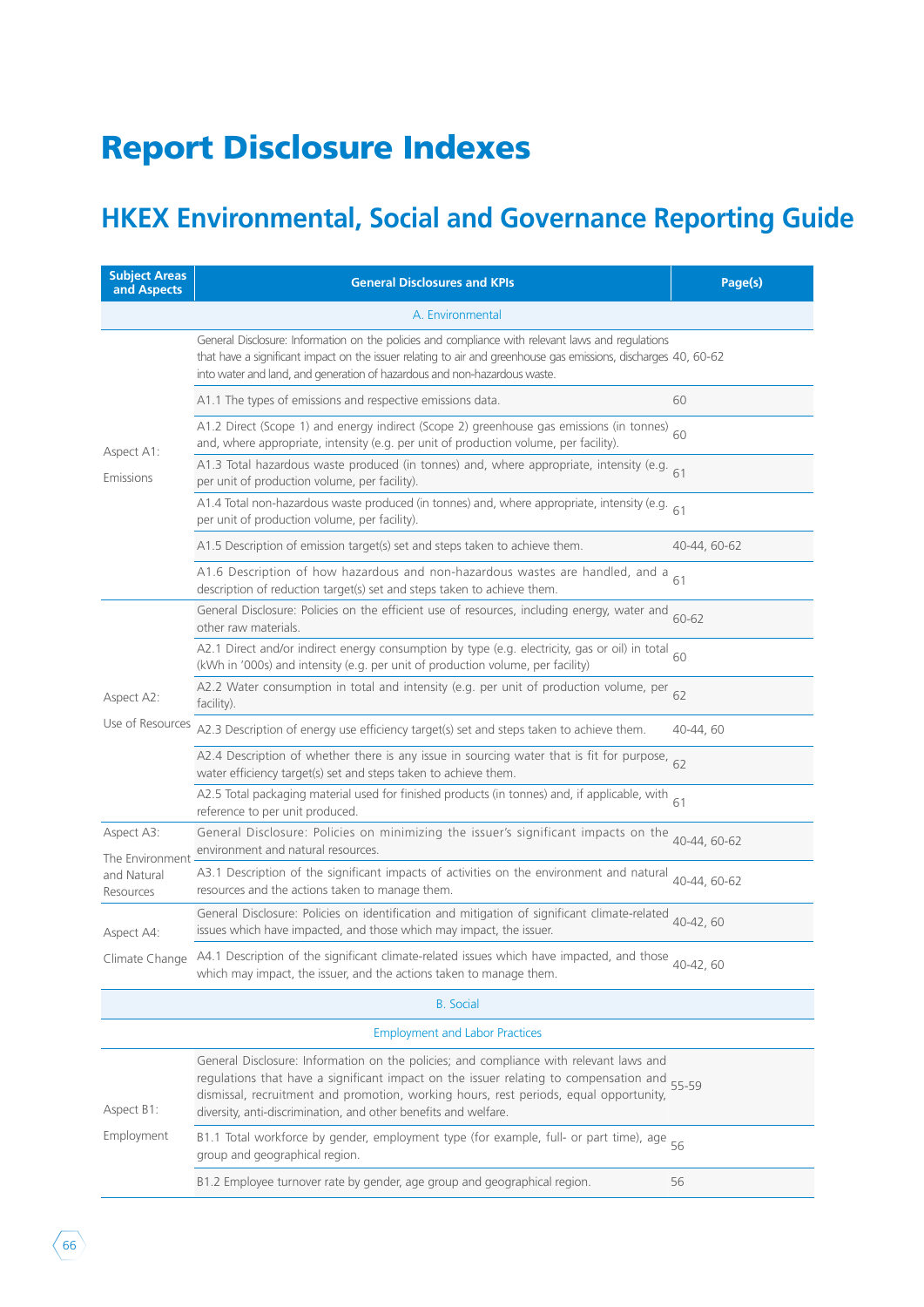| <b>Subject Areas</b><br>and Aspects | <b>General Disclosures and KPIs</b>                                                                                                                                                                                                                                                                   | Page(s)                                                                                                                                                                                                                                                                             |
|-------------------------------------|-------------------------------------------------------------------------------------------------------------------------------------------------------------------------------------------------------------------------------------------------------------------------------------------------------|-------------------------------------------------------------------------------------------------------------------------------------------------------------------------------------------------------------------------------------------------------------------------------------|
|                                     | General Disclosure: Information on the policies; and compliance with relevant laws and<br>regulations that have a significant impact on the issuer relating to providing a safe working 57<br>environment and protecting employees from occupational hazards.                                         |                                                                                                                                                                                                                                                                                     |
| Aspect B2:<br>Health and            | B2.1 Number and rate of work-related fatalities occurred in each of the past three years 57<br>including the reporting year.                                                                                                                                                                          |                                                                                                                                                                                                                                                                                     |
| Safety                              | B2.2 Lost days due to work injury.                                                                                                                                                                                                                                                                    | 57                                                                                                                                                                                                                                                                                  |
|                                     | B2.3 Description of occupational health and safety measures adopted, and how they are<br>implemented and monitored.                                                                                                                                                                                   | 57                                                                                                                                                                                                                                                                                  |
| Aspect B3:                          | General Disclosure: Policies on improving employees' knowledge and skills for discharging 24, 57-58<br>duties at work. Description of training activities.                                                                                                                                            |                                                                                                                                                                                                                                                                                     |
| Development<br>and Training         | B3.1 The percentage of employees trained by gender and employee category (e.g. senior 58<br>management, middle management).                                                                                                                                                                           |                                                                                                                                                                                                                                                                                     |
|                                     | B3.2 The average training hours completed per employee by gender and employee category.                                                                                                                                                                                                               | 58                                                                                                                                                                                                                                                                                  |
| Aspect B4:                          | General Disclosure: Information on the policies; and compliance with relevant laws and regulations<br>that have a significant impact on the issuer relating to preventing child and forced labor.                                                                                                     | 59                                                                                                                                                                                                                                                                                  |
| Labor Standards                     | B4.1 Description of measures to review employment practices to avoid child and forced labor.                                                                                                                                                                                                          | 59                                                                                                                                                                                                                                                                                  |
|                                     | B4.2 Description of steps taken to eliminate such practices when discovered.                                                                                                                                                                                                                          | 59                                                                                                                                                                                                                                                                                  |
|                                     | <b>Operating Practices</b>                                                                                                                                                                                                                                                                            |                                                                                                                                                                                                                                                                                     |
|                                     | General Disclosure: Policies on managing environmental and social risks of the supply chain.                                                                                                                                                                                                          | 44, 53                                                                                                                                                                                                                                                                              |
|                                     | B5.1 Number of suppliers by geographical region.                                                                                                                                                                                                                                                      | 53                                                                                                                                                                                                                                                                                  |
| Aspect B5:                          | B5.2 Description of practices relating to engaging suppliers, number of suppliers where the<br>practices are being implemented, and how they are implemented and monitored.                                                                                                                           | 53                                                                                                                                                                                                                                                                                  |
| Supply Chain<br>Management          | B5.3 Description of practices used to identify environmental and social risks along the <sub>44, 53</sub><br>supply chain, and how they are implemented and monitored.                                                                                                                                |                                                                                                                                                                                                                                                                                     |
|                                     | B5.4 Description of practices used to promote environmentally preferable products and<br>services when selecting suppliers, and how they are implemented and monitored.                                                                                                                               | 44, 53, 62                                                                                                                                                                                                                                                                          |
|                                     | General Disclosure: Information on the policies; and compliance with relevant laws and<br>regulations that have a significant impact on the issuer relating to health and safety,<br>advertising, labelling and privacy matters relating to products and services provided and<br>methods of redress. | 19-20, 53-55                                                                                                                                                                                                                                                                        |
| Aspect B6:                          | B6.1 Percentage of total products sold or shipped subject to recalls for safety and health reasons 55                                                                                                                                                                                                 |                                                                                                                                                                                                                                                                                     |
| Product                             | B6.2 Number of products and service related complaints received and how they are dealt with. 19-20, 55                                                                                                                                                                                                |                                                                                                                                                                                                                                                                                     |
| Responsibility                      | B6.3 Description of practices relating to observing and protecting intellectual property rights.                                                                                                                                                                                                      | 51                                                                                                                                                                                                                                                                                  |
|                                     | B6.4 Description of quality assurance process and recall procedures.                                                                                                                                                                                                                                  | 55                                                                                                                                                                                                                                                                                  |
|                                     | B6.5 Description of consumer data protection and privacy policies, and how they are<br>implemented and monitored.                                                                                                                                                                                     | 17,54                                                                                                                                                                                                                                                                               |
|                                     | General Disclosure: Information on the policies; and compliance with relevant laws and<br>regulations that have a significant impact on the issuer relating to bribery, extortion, fraud 52<br>and money laundering.                                                                                  |                                                                                                                                                                                                                                                                                     |
| Aspect B7:<br>Anti-corruption       | B7.1 Number of concluded legal cases regarding corrupt practices brought against the the number of publicized legal<br>issuer or its employees during the reporting period and the outcomes of the cases.                                                                                             | According to regulatory<br>requirements, the relevant<br>data are classified information;<br>further information such as<br>cases regarding corruption<br>and the outcomes of the<br>cases can be accessed on the<br>CPC Central Commission for<br>Discipline Inspection's website. |
|                                     | B7.2 Description of preventive measures and whistle-blowing procedures, and how they<br>are implemented and monitored.                                                                                                                                                                                | 52                                                                                                                                                                                                                                                                                  |
|                                     | B7.3 Description of anti-corruption training provided to directors and staff.                                                                                                                                                                                                                         | 52                                                                                                                                                                                                                                                                                  |
|                                     | Community                                                                                                                                                                                                                                                                                             |                                                                                                                                                                                                                                                                                     |
| Aspect B8:                          | General Disclosure: Policies on community engagement to understand the needs of the<br>communities where the issuer operates and to ensure its activities take into consideration 29-38, 59-60<br>the communities' interests.                                                                         |                                                                                                                                                                                                                                                                                     |
| Community<br>Investment             | B8.1 Focus areas of contribution (e.g. education, environmental concerns, labour needs,<br>health, culture, sport).                                                                                                                                                                                   | 29-38, 59-60                                                                                                                                                                                                                                                                        |
|                                     | B8.2 Resources contributed (e.g. money or time) to the focus area.                                                                                                                                                                                                                                    | 59-60                                                                                                                                                                                                                                                                               |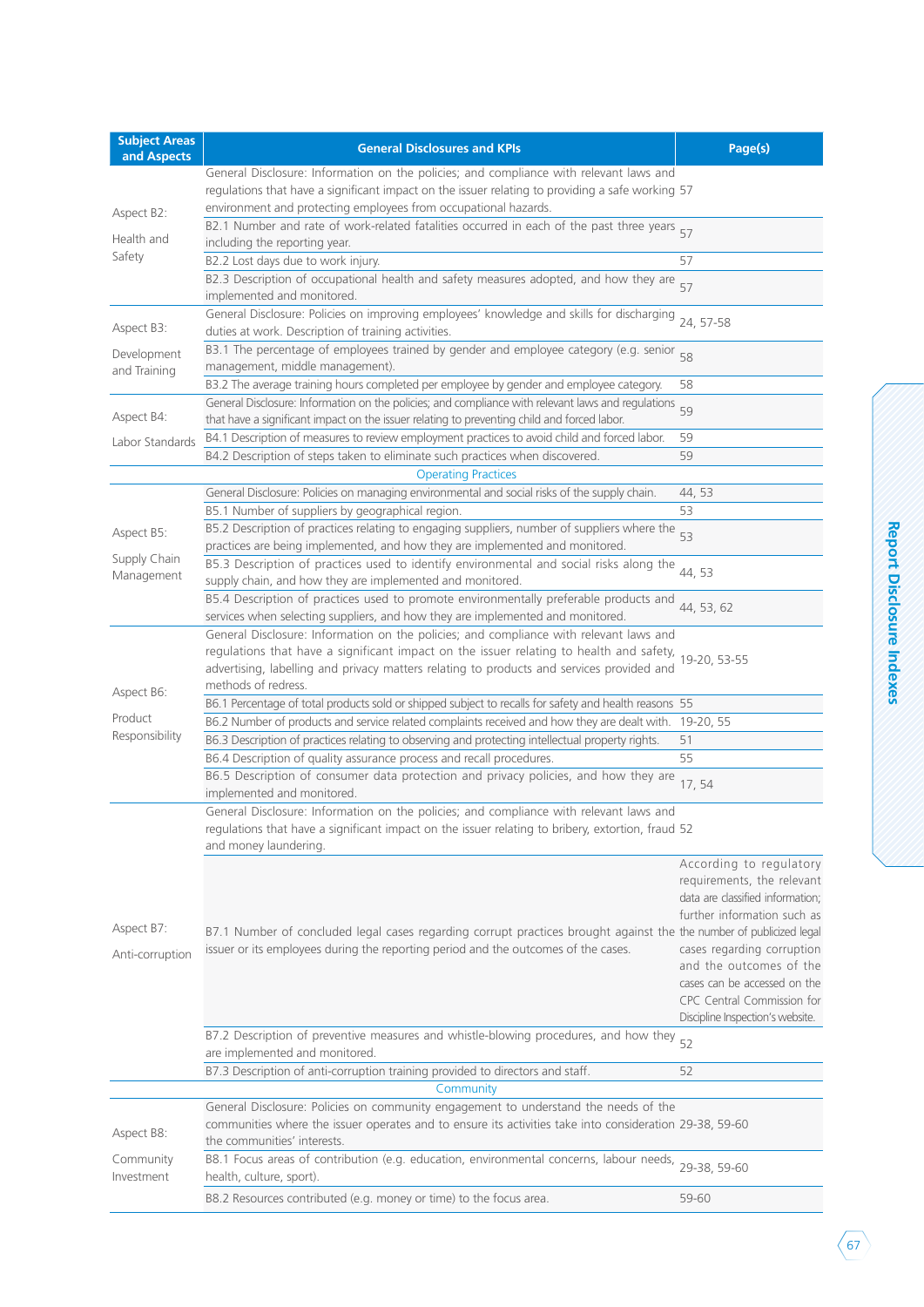## **United Nations Sustainable Development Goals (SDGs)**

| <b>SDGs</b>                                        | <b>Our Practices</b>                                                                                                                                                                                                                                                                                                                                                                                                                                                                                                                                                                                                    | Page(s)                                  |
|----------------------------------------------------|-------------------------------------------------------------------------------------------------------------------------------------------------------------------------------------------------------------------------------------------------------------------------------------------------------------------------------------------------------------------------------------------------------------------------------------------------------------------------------------------------------------------------------------------------------------------------------------------------------------------------|------------------------------------------|
| 1 NO <sub>POVERTY</sub><br>₩¥₩                     | • Upgraded the "Network+" poverty alleviation model into the "Network+" rural revitalization model and instituted the 14th FYP<br>Digital-Intelligent Rural Revitalization Plan.<br>• Contributed to the revitalization of industries, talent, culture, ecology and organization in rural areas with the innovative "Seven<br>Rural Digital-Intelligence Projects".                                                                                                                                                                                                                                                     | 31-34, 59                                |
| 2 ZERO<br>38                                       | • Accelerated the deep integration of next-generation information technologies, such as 5G, cloud computing, big data, IoT<br>and AI, into agricultural operations and management, optimized agricultural science and technology information services, and 31<br>pushed forward the digital transformation of agriculture, increasing the yields of and income from agricultural products.                                                                                                                                                                                                                              |                                          |
| 3 GOOD HEALTH<br>$-M\ddot{ }$                      | • Implemented the "Heart Caring" campaign for 10 consecutive years, providing free screening and treatment for impoverished<br>children diagnosed with CHD, which served to improve medical services and healthcare in impoverished areas.<br>• Provided healthcare and physical examinations for employees, carried out EAP, the "Happiness 1+1" program, etc., and<br>protected employee health during COVID-19.                                                                                                                                                                                                      | 27-28, 36,<br>57, 59-60                  |
| 4 QUALITY                                          | • Launched the "GoTone Blue Dream Public Welfare Program" based on the "Blue Dream" education aid plan to improve basic<br>education in remote rural areas.<br>. Innovated different forms and methods of teaching, and developed high-quality training courses for employees of different<br>levels and categories.                                                                                                                                                                                                                                                                                                    | 24, 26,<br>$36-37,$<br>57-60             |
| <b>GENDER</b><br>EQUALITY<br>ę                     | • Ensured equal employment and fairness in the workplace.<br>• Protected the legitimate rights of female employees with the "Women Contribution", "Women Rights Defense", "Women<br>Care" and "Women Growth" campaigns.                                                                                                                                                                                                                                                                                                                                                                                                 | 26, 55-57,<br>59                         |
| <b>6</b> CLEAN WATER<br>٠                          | • Continued to strengthen water management at the workplace, advocated water conservation, implemented strict control of<br>sewage discharge and reduced water consumption.                                                                                                                                                                                                                                                                                                                                                                                                                                             | 62                                       |
| AFFORDABLE AND<br>CLEAN ENERGY<br>ALA<br>(ပ)-      | • Gradually replaced the use of traditional energy with clean energy through solar power supply and wind-solar complementarity,<br>among other measures suited to local conditions, to push for comprehensive utilization of energy.                                                                                                                                                                                                                                                                                                                                                                                    | 43-44,<br>60-61                          |
| DECENT WORK AND<br>ECONOMIC GROWTH                 | • Built a broad career development platform, provided well-established career development paths and formulated/updated special 24, 26,<br>incentive plans.                                                                                                                                                                                                                                                                                                                                                                                                                                                              | 55-58                                    |
| 9 INDUSTRY, INNOVATION                             | • Developed new information infrastructure built on 5G, CFN and smart mid-end platform that offered connectivity, computing<br>force and ability to serve the common need for "online, cloud-based and intelligent" operations.<br>. Built the "One System and Four Rings" technological innovation layout; pushed for advances in key technologies and 22-24,<br>strengthened applied basic research in line with a continued focus on independent innovation.                                                                                                                                                         | 5, 8-9,<br>$13 - 16$<br>51-52            |
| <b>10 REDUCED</b><br>$\left( \equiv \right)$       | • Sped up bridging the digital divide for elderly people, people with disabilities, people living in remote areas, people from different<br>cultural backgrounds and other underserved groups to bring them the benefits of IT and the convenience of a digital-intelligent life.<br>. Continued to advance the "Universal Telecommunications Service Project" to reduce inequalities between urban and rural areas.<br>• Improved the employment management system to create a more equal, diverse and inclusive work environment.                                                                                     | 29-34,<br>$36 - 38,$<br>55-57, 59        |
| <b>11 SUSTAINABLE CITTE</b>                        | • Built industry-leading 5G pilot projects and developed 5G commercial use cases together with industry partners through the<br>nine industry innovation platforms to drive transformation and upgrades in different industries and achieve cost and productivity<br>benefits and livelihood improvement.<br>• Built an integrated government service platform that provided services such as public utilities and basic livelihood support with<br>better service quality and efficiency.                                                                                                                              | $8-9,$<br>$22 - 24$ .<br>45-47,<br>51-52 |
| <b>2 RESPONSIBLE</b>                               | • Strengthened cybersecurity system and capacity building and improved the cloud-network integrated cybersecurity protection<br>system to protect data security and customer privacy and create a clear and bright cyberspace.<br>. Built a service system that covers every aspect of services and processes and engages every member of staff, and launched the 29-30, 44,<br>"Heartwarming Service" customer service brand to provide trusted customer service based on digital-intelligent abilities.                                                                                                               | $8 - 11,$<br>$17 - 20$ ,<br>52-55        |
| 13 CLIMATE                                         | • Launched the "C <sup>2</sup> Three Energy — Carbon Peaking and Carbon Neutrality Action Plan" and established the new green<br>development model of "energy saving, clean energy and empowerment" and "green networks, green energy, green supply<br>chain, green office, green empowerment and green culture".<br>. Worked out "smart environmental protection" solutions, deepened the integration and innovative application of information 60-62<br>technology in different industries, and explored IT solutions for green industry transformation to contribute to green social and<br>economic transformation. | 40-47,                                   |
| <b>14 LEE</b> BELOW WATER<br>$\sum_{i=1}^{\infty}$ | • No relevant practice.                                                                                                                                                                                                                                                                                                                                                                                                                                                                                                                                                                                                 |                                          |
| $15\;\substack{\text{if }0\text{N LAND}}}$         | • Carried out wildlife observation, data collection and analysis, etc. using advanced information and communications technology<br>to contribute to biodiversity conservation.                                                                                                                                                                                                                                                                                                                                                                                                                                          | 45-46                                    |
| PEACE, JUSTICE<br>AND STRONG<br>INSTITUTIONS       | • Consolidated accountability, strengthened integrity management, and carried out in-depth integrity education and training.<br>. Established a three-level CSR management system of decision-making, organization and implementation that enabled a closed- 6-7, 40,<br>loop process consisting of strategy management, implementation management, performance management and communication 50, 52<br>management, thus forming a long-standing CSR agenda.                                                                                                                                                             |                                          |
| <b>17</b> PARTNERSHIPS<br>90                       | • Not applicable.                                                                                                                                                                                                                                                                                                                                                                                                                                                                                                                                                                                                       |                                          |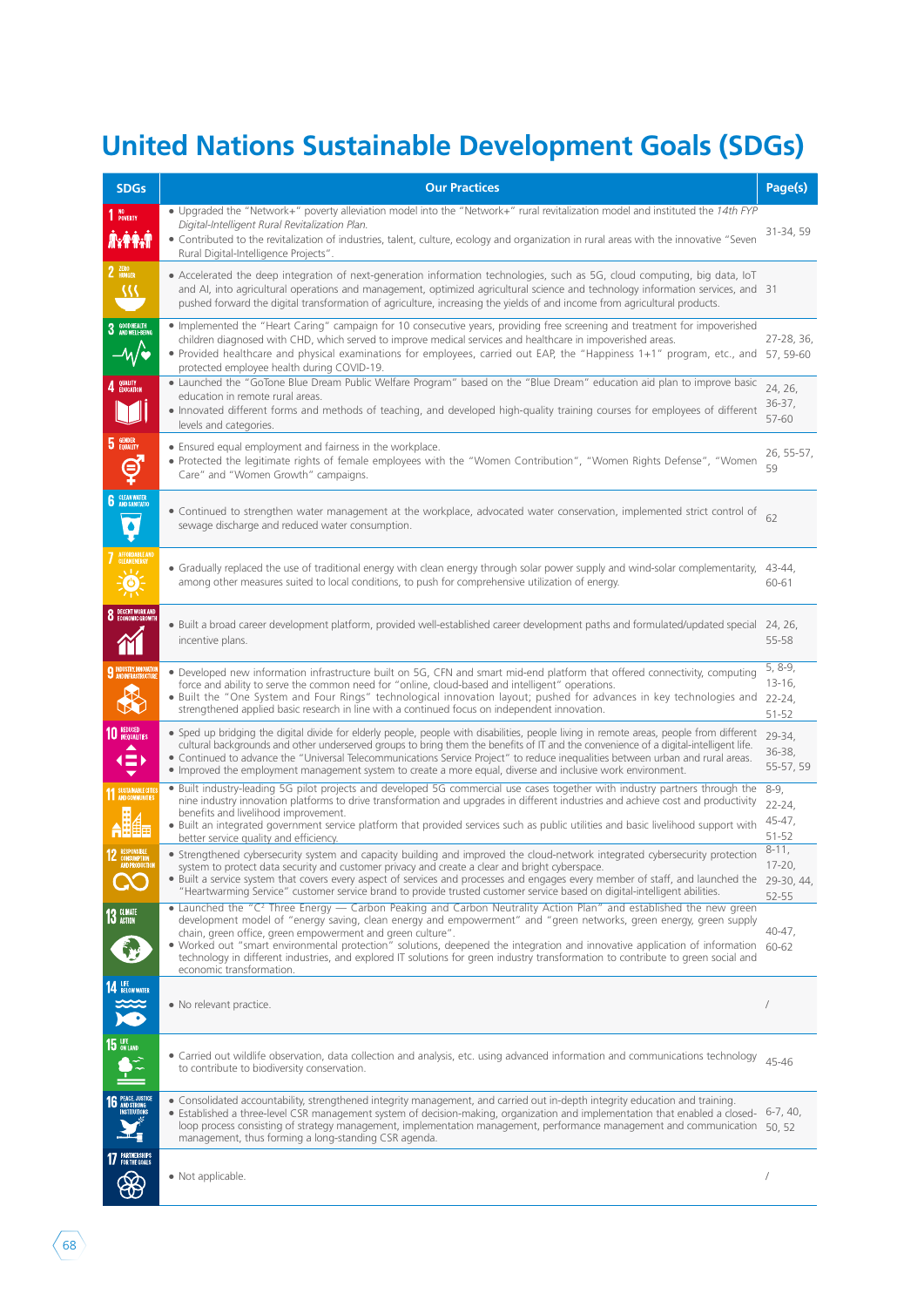#### **GRI Content Index**

For the GRI Content Index Service, GRI Services reviewed that the GRI content index is clearly presented and the references for all disclosures included align with the appropriate sections in the body of the report.



022

| ļ |  |
|---|--|
|   |  |
|   |  |
| i |  |
|   |  |
| İ |  |
|   |  |
|   |  |
|   |  |
|   |  |
|   |  |
|   |  |
|   |  |

| <b>GRI Standard</b>                  | <b>Disclosure</b>             | Page(s)           | <b>GRI Standard</b>                  | <b>Disclosure</b>                            | Page(s)                             |
|--------------------------------------|-------------------------------|-------------------|--------------------------------------|----------------------------------------------|-------------------------------------|
| GRI 101: Foundation 2016             |                               | 65                |                                      | GRI 202: Market presence                     |                                     |
|                                      | Organizational profile        |                   |                                      | $103 - 1$                                    | 49, 50-51                           |
|                                      | $102 - 1$                     | 4                 | GRI 103: Management<br>approach 2016 | $103 - 2$                                    | $8 - 9$                             |
|                                      | $102 - 2$                     | $\overline{4}$    |                                      | $103 - 3$                                    | 8-9, 51, 56                         |
|                                      | $102 - 3$                     | <b>Back Cover</b> | GRI 202: Market presence             | $202 - 2$                                    | 56                                  |
|                                      | $102 - 4$                     | 4                 | 2016                                 |                                              |                                     |
|                                      | $102 - 5$                     | 4                 |                                      | GRI 203: Indirect economic impacts           |                                     |
|                                      | $102 - 6$                     | $\overline{4}$    |                                      | $103 - 1$                                    | 13, 29, 31,<br>35, 49               |
|                                      | $102 - 7$                     | 4, 51, 56         | GRI 103: Management<br>approach 2016 | $103 - 2$                                    | 8-9, 13-16, 2                       |
|                                      | $102 - 8$                     | 56                |                                      | $103 - 3$                                    | 51-52, 63-64                        |
|                                      | $102 - 9$                     | 53                |                                      | $203 - 1$                                    | 8-9, 13-14, 2                       |
|                                      | $102 - 10$                    | 4,53              | GRI 203: Indirect economic           |                                              | 8-9, 13-14, 2                       |
|                                      | $102 - 11$                    | 41-42, 55         | impacts 2016                         | $203 - 2$                                    | 29-38                               |
|                                      | $102 - 12$                    | 24                |                                      | GRI 204: Procurement practices               |                                     |
|                                      | 102-13                        | 24                | GRI 103: Management                  | $103 - 1$                                    | 49,53                               |
|                                      | <b>Strategy</b>               |                   | approach 2016                        | $103 - 2$                                    | 44,53                               |
|                                      | $102 - 14$                    | $2 - 3$           |                                      | $103 - 3$                                    | 53, 63-64                           |
|                                      | Ethics and integrity          |                   | GRI 204: Procurement                 | $204-1$                                      | 53                                  |
|                                      | 102-16                        | 52                | practices 2016                       |                                              |                                     |
|                                      | Governance                    |                   |                                      | <b>GRI 205: Anti-corruption</b><br>$103 - 1$ | 49,52                               |
| GRI 102:                             | 102-18                        | 7                 | GRI 103:Management                   | $103 - 2$                                    | 52                                  |
| General disclosures 2016             | Stakeholder engagement        |                   | approach 2016                        | $103 - 3$                                    | 53                                  |
|                                      | 102-40                        | 48                | GRI 205: Anti-corruption             |                                              |                                     |
|                                      |                               |                   | 2016                                 | $205 - 2$                                    | 52                                  |
|                                      | 102-41                        | 59                |                                      | <b>GRI 207:Tax</b>                           |                                     |
|                                      | 102-42                        | 48                |                                      | $103 - 1$                                    | 49, 51                              |
|                                      | 102-43                        | 48                | GRI 103: Management<br>approach 2016 | $103 - 2$                                    | 51                                  |
|                                      | 102-44                        | 48-49             |                                      | $103 - 3$                                    | 51                                  |
|                                      | Reporting practice            |                   |                                      | $207-1$                                      | 51                                  |
|                                      | 102-45                        | 65                |                                      | $207 - 2$                                    | 51                                  |
|                                      | 102-46                        | 49,65             |                                      | $207 - 3$                                    | 51                                  |
|                                      | 102-47                        | 49                | GRI 207: Tax 2019                    |                                              | Annual Repor                        |
|                                      |                               |                   |                                      | $207 - 4$                                    | Consolidated<br><b>Balance Shee</b> |
|                                      | 102-48                        | None              |                                      |                                              | Annual Repor                        |
|                                      | 102-49                        | 49                |                                      | GRI 301: Materials                           |                                     |
|                                      | 102-50                        | 65                |                                      | $103 - 1$                                    | 44, 47, 49                          |
|                                      | 102-51                        | 65                | GRI 103: Management                  | $103 - 2$                                    | 44, 47                              |
|                                      | 102-52                        | 65                | approach 2016                        | $103 - 3$                                    | 61                                  |
|                                      | 102-53                        | 65                | GRI 301: Materials 2016              | $301 - 1$                                    | 61                                  |
|                                      | 102-54                        | 65                |                                      | GRI 302: Energy                              |                                     |
|                                      | 102-55                        | 69-71             |                                      | $103 - 1$                                    | 40, 42, 49                          |
|                                      | 102-56                        | 63-64             | GRI 103: Management                  | $103 - 2$                                    | 41-44                               |
|                                      | GRI 201: Economic performance |                   | approach 2016                        | $103 - 3$                                    | 41-42, 60-61                        |
|                                      | $103 - 1$                     | 49-51             |                                      | $302 - 1$                                    | 60-61                               |
| GRI 103: Management<br>approach 2016 | $103 - 2$                     | 8-9, 50-51        |                                      | $302 - 2$                                    | 60-61                               |
|                                      | $103 - 3$                     | $8-9,51$          | GRI 302: Energy 2016                 | $302 - 3$                                    | 60-61                               |
| GRI 201: Economic                    | $201 - 1$                     | $8-9,51$          |                                      | $302 - 4$                                    | 61                                  |
| performance 2016                     | $201 - 2$                     | 41-42             |                                      | $302 - 5$                                    | 40-41, 60-62                        |
|                                      |                               |                   |                                      |                                              |                                     |

| GRI 103: Management                        | $103 - 2$                             | $8 - 9$                                                                 |
|--------------------------------------------|---------------------------------------|-------------------------------------------------------------------------|
| approach 2016                              | $103 - 3$                             | 8-9, 51, 56                                                             |
| GRI 202: Market presence<br>2016           | $202 - 2$                             | 56                                                                      |
| GRI 203: Indirect economic impacts         |                                       |                                                                         |
| GRI 103: Management                        | $103 - 1$                             | 13, 29, 31,<br>35, 49                                                   |
| approach 2016                              | $103 - 2$                             | 8-9, 13-16, 29-38                                                       |
|                                            | $103 - 3$                             | 51-52, 63-64                                                            |
|                                            | $203 - 1$                             | 8-9, 13-14, 29-38                                                       |
| GRI 203: Indirect economic<br>impacts 2016 | 203-2                                 | 8-9, 13-14, 24,<br>29-38                                                |
|                                            | <b>GRI 204: Procurement practices</b> |                                                                         |
|                                            | $103 - 1$                             | 49, 53                                                                  |
| GRI 103: Management<br>approach 2016       | $103 - 2$                             | 44,53                                                                   |
|                                            | 103-3                                 | 53, 63-64                                                               |
| GRI 204: Procurement<br>practices 2016     | $204 - 1$                             | 53                                                                      |
|                                            | GRI 205: Anti-corruption              |                                                                         |
|                                            | $103 - 1$                             | 49, 52                                                                  |
| GRI 103:Management                         | $103 - 2$                             | 52                                                                      |
| approach 2016                              | $103 - 3$                             | 53                                                                      |
| GRI 205: Anti-corruption<br>2016           | 205-2                                 | 52                                                                      |
|                                            | <b>GRI 207:Tax</b>                    |                                                                         |
|                                            | $103 - 1$                             | 49, 51                                                                  |
| GRI 103: Management<br>approach 2016       | $103 - 2$                             | 51                                                                      |
|                                            | $103 - 3$                             | 51                                                                      |
|                                            | $207 - 1$                             | 51                                                                      |
|                                            | $207 - 2$                             | 51                                                                      |
|                                            | 207-3                                 | 51                                                                      |
| GRI 207: Tax 2019                          | 207-4                                 | Annual Report-<br>Consolidated<br><b>Balance Sheet</b><br>Annual Report |
|                                            | <b>GRI 301: Materials</b>             |                                                                         |
| GRI 103: Management                        | $103 - 1$                             | 44, 47, 49                                                              |
| approach 2016                              | $103 - 2$                             | 44, 47                                                                  |
|                                            | 103-3                                 | 61                                                                      |
| GRI 301: Materials 2016                    | $301 - 1$                             | 61                                                                      |
|                                            | GRI 302: Energy                       |                                                                         |
| GRI 103: Management                        | $103 - 1$                             | 40, 42, 49                                                              |
| approach 2016                              | $103 - 2$                             | 41-44                                                                   |
|                                            | 103-3                                 | 41-42, 60-61                                                            |
|                                            | $302 - 1$                             | 60-61                                                                   |
|                                            | 302-2                                 | 60-61                                                                   |
| GRI 302: Energy 2016                       | $302 - 3$                             | 60-61                                                                   |
|                                            | 302-4                                 | 61                                                                      |
|                                            | $302 - 5$                             | 40-41, 60-62                                                            |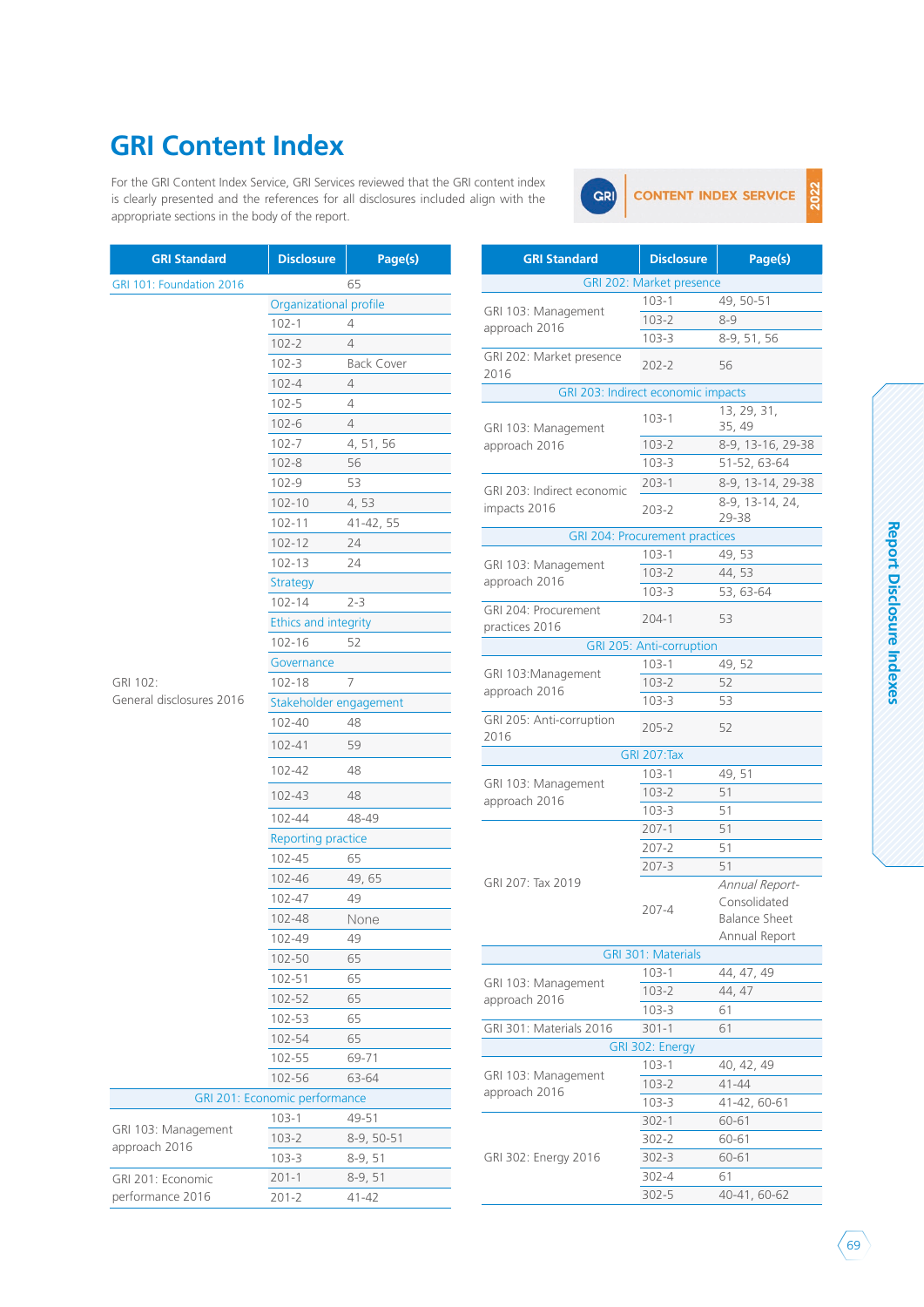| <b>GRI Standard</b>                                   | <b>Disclosure</b>            | Page(s)    |  |  |  |  |
|-------------------------------------------------------|------------------------------|------------|--|--|--|--|
|                                                       | GRI 303: Water and effluents |            |  |  |  |  |
|                                                       | $103 - 1$                    | 49, 62     |  |  |  |  |
| GRI 103: Management                                   | $103 - 2$                    | 62         |  |  |  |  |
| approach 2016                                         | $103 - 3$                    | 62         |  |  |  |  |
|                                                       | $303 - 1$                    | 62         |  |  |  |  |
| GRI 303: Water and effluents                          | 303-2                        | 62         |  |  |  |  |
| 2018                                                  | $303 - 3$                    | 62         |  |  |  |  |
| <b>GRI 305: Emissions</b>                             |                              |            |  |  |  |  |
|                                                       | 103-1                        | 49, 60-61  |  |  |  |  |
| GRI 103: Management                                   | $103 - 2$                    | 60-62      |  |  |  |  |
| approach 2016                                         | 103-3                        | 60-62      |  |  |  |  |
|                                                       | $305 - 1$                    | 60         |  |  |  |  |
|                                                       | 305-2                        | 60         |  |  |  |  |
|                                                       | 305-3                        | 60         |  |  |  |  |
| GRI 305: Emissions 2016                               | 305-4                        | 60         |  |  |  |  |
|                                                       | 305-5                        | 61         |  |  |  |  |
|                                                       | $305 - 7$                    | 60-61      |  |  |  |  |
|                                                       | GRI 306: Waste               |            |  |  |  |  |
|                                                       | $103 - 1$                    | 49,61      |  |  |  |  |
| GRI 103: Management                                   | $103 - 2$                    | 61         |  |  |  |  |
| approach 2016                                         | $103 - 3$                    | 61         |  |  |  |  |
|                                                       | 306-1                        | 61         |  |  |  |  |
| GRI 306: Waste 2020                                   | 306-2                        | 61         |  |  |  |  |
|                                                       | 306-3                        | 61         |  |  |  |  |
| GRI 307: Environmental compliance                     |                              |            |  |  |  |  |
|                                                       | $103 - 1$                    | 49,62      |  |  |  |  |
| GRI 103: Management                                   | $103 - 2$                    | 62         |  |  |  |  |
| approach 2016                                         | $103 - 3$                    | 62         |  |  |  |  |
| GRI 307: Environmental                                | 307-1                        | 62         |  |  |  |  |
| compliance 2016                                       |                              |            |  |  |  |  |
| GRI 308: Supplier environmental assessment            |                              |            |  |  |  |  |
| GRI 103: Management                                   | $103 - 1$                    | 49, 53     |  |  |  |  |
| approach 2016                                         | $103 - 2$                    | 44, 53, 62 |  |  |  |  |
|                                                       | $103 - 3$                    | 44, 53, 62 |  |  |  |  |
| GRI 308: Supplier<br>environmental assessment<br>2016 | 308-2                        | 44, 53, 62 |  |  |  |  |
|                                                       | GRI 401: Employment          |            |  |  |  |  |
|                                                       | 103-1                        | 26, 49, 55 |  |  |  |  |
| GRI 103: Management                                   | 103-2                        | 26, 55-56  |  |  |  |  |
| approach 2016                                         | $103 - 3$                    | 55-56      |  |  |  |  |
|                                                       | 401-1                        | 56         |  |  |  |  |
| GRI 401: Employment 2016                              | $401 - 2$                    | 27-28, 59  |  |  |  |  |
|                                                       | $401 - 3$                    | 59         |  |  |  |  |
| GRI 402: Labor management relations                   |                              |            |  |  |  |  |
|                                                       | 103-1                        | 49, 59     |  |  |  |  |
| GRI 103: Management                                   | 103-2                        | 59         |  |  |  |  |
| approach 2016                                         | $103 - 3$                    | 59         |  |  |  |  |
| GRI 403: Occupational health and safety               |                              |            |  |  |  |  |
|                                                       | $103 - 1$                    | 27, 49, 57 |  |  |  |  |
| GRI 103: Management                                   | 103-2                        | 27, 57     |  |  |  |  |
| approach 2016                                         | 103-3                        | 27, 57     |  |  |  |  |

| <b>GRI Standard</b>                        | <b>Disclosure</b>                   | Page(s)                 | <b>GRI Standard</b>                         | <b>Disclosure</b>                                         | Page(s)    |                      |  |
|--------------------------------------------|-------------------------------------|-------------------------|---------------------------------------------|-----------------------------------------------------------|------------|----------------------|--|
|                                            | <b>GRI 303: Water and effluents</b> |                         |                                             | $403 - 1$                                                 | 57         |                      |  |
|                                            | $103 - 1$                           | 49, 62                  |                                             | 403-2                                                     | 57         |                      |  |
| 3: Management                              | $103 - 2$                           | 62                      |                                             | $403 - 3$                                                 | 27-28, 57  |                      |  |
| ch 2016                                    | $103 - 3$                           | 62                      | GRI 403: Occupational                       | 403-4                                                     | 57         |                      |  |
|                                            | $303 - 1$                           | 62                      | health and safety 2018                      | $403 - 5$                                                 | 57         |                      |  |
| 3: Water and effluents                     | $303 - 2$                           | 62                      |                                             | 403-6                                                     | 57         |                      |  |
|                                            | $303 - 3$                           | 62                      |                                             | 403-7                                                     | 57         |                      |  |
|                                            | <b>GRI 305: Emissions</b>           |                         |                                             | 403-9                                                     | 57         |                      |  |
|                                            | $103-1$                             | 49, 60-61               |                                             | GRI 404: Training and education                           |            |                      |  |
| 3: Management<br>ch 2016                   | $103 - 2$                           | 60-62                   |                                             | $103 - 1$                                                 | 49, 57     |                      |  |
|                                            | $103 - 3$                           | 60-62                   | GRI 103: Management                         | $103 - 2$                                                 | 58         |                      |  |
|                                            | $305 - 1$                           | 60                      | approach 2016                               | $103 - 3$                                                 | 57-58      |                      |  |
|                                            | $305 - 2$                           | 60                      |                                             |                                                           |            |                      |  |
| $5:$ Emissions 2016                        | $305 - 3$                           | 60                      | GRI 404: Training and<br>education 2016     | $404 - 1$                                                 | 58         |                      |  |
|                                            | 305-4                               | 60                      |                                             | $404 - 2$                                                 | 57-58      |                      |  |
|                                            | $305 - 5$                           | 61                      | GRI 405: Diversity and equal opportunity    |                                                           |            |                      |  |
|                                            | $305 - 7$                           | 60-61                   | GRI 103: Management                         | $103 - 1$                                                 | 49, 57     |                      |  |
|                                            | GRI 306: Waste                      |                         | approach 2016                               | $103 - 2$                                                 | 57         |                      |  |
|                                            | $103 - 1$                           | 49, 61                  |                                             | $103 - 3$                                                 | 57         |                      |  |
| 3: Management<br>ch 2016                   | $103 - 2$                           | 61                      | GRI 405: Diversity and equal                |                                                           |            |                      |  |
|                                            | $103 - 3$                           | 61                      | opportunity 2016                            | $405 - 1$                                                 | 57         |                      |  |
|                                            | $306-1$                             | 61                      |                                             | GRI 406: Non-discrimination                               |            |                      |  |
| 5: Waste 2020                              | 306-2                               | 61                      |                                             | $103 - 1$                                                 | 49, 57     |                      |  |
|                                            | 306-3                               | 61                      | GRI 103: Management                         | $103 - 2$                                                 | 57         |                      |  |
| GRI 307: Environmental compliance          |                                     |                         | approach 2016                               | $103 - 3$                                                 | 57         |                      |  |
| 3: Management                              | $103-1$                             | 49, 62                  | GRI 406: Non-discrimination                 |                                                           |            |                      |  |
| ch 2016                                    | $103 - 2$                           | 62                      | 2016                                        | $406 - 1$                                                 | 57         |                      |  |
|                                            | $103 - 3$                           | 62                      |                                             | GRI 407: Freedom of association and collective bargaining |            |                      |  |
| <sup>7</sup> : Environmental               | $307-1$                             | 62                      |                                             | $103-1$                                                   | 49, 59     |                      |  |
| ince 2016                                  |                                     |                         | GRI 103: Management                         | $103 - 2$                                                 | 59         |                      |  |
| GRI 308: Supplier environmental assessment |                                     |                         | approach 2016                               | $103 - 3$                                                 | 59         |                      |  |
| 8: Management                              | $103 - 1$                           | 49, 53                  | GRI 407: Freedom of                         |                                                           |            |                      |  |
| ch 2016                                    | $103 - 2$                           | 44, 53, 62              | association and collective                  | $407 - 1$                                                 | 59         |                      |  |
|                                            | $103 - 3$                           | 44, 53, 62              | bargaining 2016                             |                                                           |            |                      |  |
| 3: Supplier                                |                                     |                         |                                             |                                                           |            | GRI 408: Child labor |  |
| mental assessment                          | $308 - 2$                           | 44, 53, 62              | GRI 103: Management                         | $103 - 1$                                                 | 59         |                      |  |
|                                            | GRI 401: Employment                 |                         | approach 2016                               | $103 - 2$                                                 | 59         |                      |  |
|                                            | $103 - 1$                           |                         |                                             | $103 - 3$                                                 | 59         |                      |  |
| 3: Management                              | $103 - 2$                           | 26, 49, 55<br>26, 55-56 | GRI 408: Child labor 2016                   | 408-1                                                     | 59         |                      |  |
| ch 2016                                    | $103 - 3$                           | 55-56                   | GRI 409: Forced or compulsory labor         |                                                           |            |                      |  |
|                                            | $401 - 1$                           | 56                      | GRI 103: Management                         | $103 - 1$                                                 | 49, 59     |                      |  |
| I: Employment 2016                         | $401 - 2$                           | 27-28, 59               | approach 2016                               | $103 - 2$                                                 | 59         |                      |  |
|                                            | $401 - 3$                           | 59                      |                                             | $103 - 3$                                                 | 9          |                      |  |
| GRI 402: Labor management relations        |                                     |                         | GRI 409: Forced or<br>compulsory labor 2016 | $409 - 1$                                                 | 59         |                      |  |
|                                            | $103 - 1$                           | 49, 59                  | GRI 412: Human rights assessment            |                                                           |            |                      |  |
| 3: Management<br>ch 2016                   | $103 - 2$                           | 59                      |                                             | $103 - 1$                                                 | 49, 57, 59 |                      |  |
|                                            | $103 - 3$                           | 59                      | GRI 103: Management                         | $103 - 2$                                                 | 57, 59     |                      |  |
| GRI 403: Occupational health and safety    |                                     |                         | approach 2016                               | $103 - 3$                                                 | 57, 59     |                      |  |
|                                            | $103 - 1$                           | 27, 49, 57              | GRI 412: Human rights                       |                                                           |            |                      |  |
| 3: Management<br>ch 2016                   | $103 - 2$                           | 27, 57                  | assessment 2016                             | 412-2                                                     | 59         |                      |  |
|                                            |                                     |                         |                                             |                                                           |            |                      |  |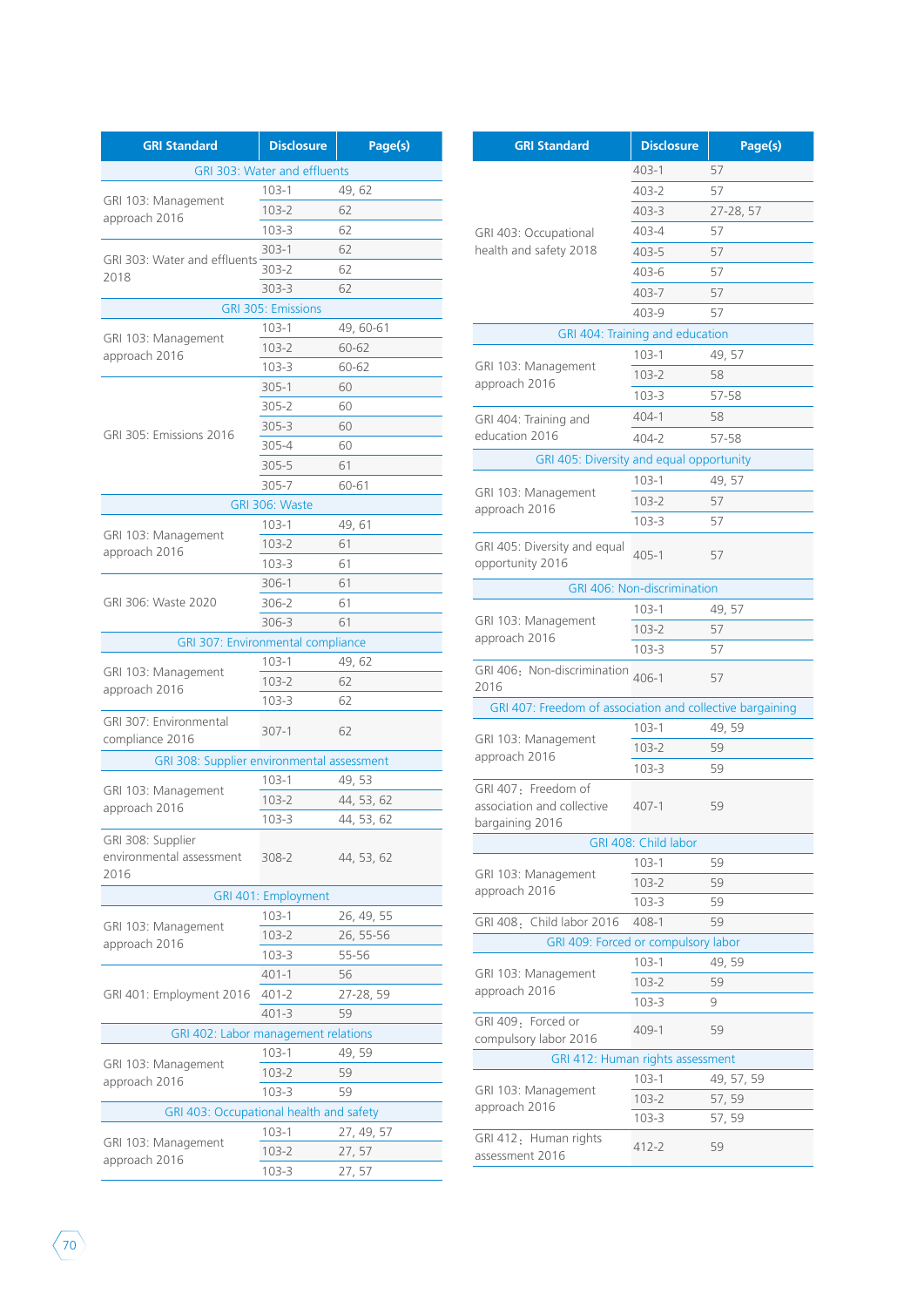| <b>GRI Standard</b>                         | <b>Disclosure</b>          | Page(s)                 | <b>GRI Standard</b>                     | <b>Disclosure</b>                | Page(s)             |  |
|---------------------------------------------|----------------------------|-------------------------|-----------------------------------------|----------------------------------|---------------------|--|
|                                             | GRI 413: Local communities |                         | GRI 417: Marketing and labeling         |                                  |                     |  |
| GRI 103: Management                         | $103 - 1$                  | 29, 31-32, 49,<br>59-60 | GRI 103: Management                     | $103 - 1$                        | 19-20, 49,<br>53-55 |  |
| approach 2016                               | $103 - 2$                  | 29-34, 59               | approach 2016                           | $103 - 2$                        | 19-20, 53-55        |  |
|                                             | $103 - 3$                  | 29, 31, 59              |                                         | $103 - 3$                        | 19-20, 53-55        |  |
| GRI 413: Local communities                  | $413 - 1$                  | 29-38, 59-60            | GRI 417: Marketing and<br>labeling 2016 | $417 - 3$                        | 55                  |  |
| 2016                                        | $413 - 2$                  | 62                      |                                         | <b>GRI 418: Customer privacy</b> |                     |  |
| GRI 414: Supplier social assessment         | $103 - 1$                  | 49,53                   |                                         | $103 - 1$                        | 19-20, 49,<br>53-55 |  |
| GRI 103: Management                         | $103 - 2$                  | 53                      | GRI 103: Management<br>approach 2016    | $103 - 2$                        | 19-20, 53-55        |  |
| approach 2016                               | $103 - 3$                  | 53                      |                                         | $103 - 3$                        | 19-20, 53-55        |  |
| GRI 414: Supplier social<br>assessment 2016 | $414 - 2$                  | 53                      | GRI 418: Customer privacy<br>2016       | $418 - 1$                        | 54                  |  |
|                                             |                            |                         | GRI 419: Socioeconomic compliance       |                                  |                     |  |
| GRI 416: Customer health and safety         |                            |                         |                                         | $103 - 1$                        | 49, 50, 57          |  |
|                                             | $103 - 1$                  | 19-20, 49,<br>54-55     | GRI 103: Management<br>approach 2016    | $103 - 2$                        | 50, 57              |  |
| GRI 103: Management<br>approach 2016        | $103 - 2$                  | 19-20, 54-55            |                                         | $103 - 3$                        | 50, 57              |  |
|                                             | $103 - 3$                  | 19-20, 54-55            | GRI 419:<br>Socioeconomic compliance    | $419-1$                          | 50, 54-55, 62       |  |
| GRI 416: Customer health<br>and safety 2016 | $416 - 1$                  | 19-20, 54-55            | 2016                                    |                                  |                     |  |

| <b>GRI Standard</b>                          | <b>Disclosure</b>                | Page(s)             |  |  |  |
|----------------------------------------------|----------------------------------|---------------------|--|--|--|
| GRI 417: Marketing and labeling              |                                  |                     |  |  |  |
| GRI 103: Management                          | $103 - 1$                        | 19-20, 49,<br>53-55 |  |  |  |
| approach 2016                                | $103 - 2$                        | 19-20, 53-55        |  |  |  |
|                                              | $103 - 3$                        | 19-20, 53-55        |  |  |  |
| GRI 417: Marketing and<br>labeling 2016      | $417 - 3$                        | 55                  |  |  |  |
|                                              | <b>GRI 418: Customer privacy</b> |                     |  |  |  |
| GRI 103: Management                          | $103 - 1$                        | 19-20, 49,<br>53-55 |  |  |  |
| approach 2016                                | $103 - 2$                        | 19-20, 53-55        |  |  |  |
|                                              | $103 - 3$                        | 19-20, 53-55        |  |  |  |
| GRI 418: Customer privacy<br>2016            | 418-1                            | 54                  |  |  |  |
| GRI 419: Socioeconomic compliance            |                                  |                     |  |  |  |
|                                              | $103 - 1$                        | 49, 50, 57          |  |  |  |
| GRI 103: Management<br>approach 2016         | $103 - 2$                        | 50, 57              |  |  |  |
|                                              | $103 - 3$                        | 50, 57              |  |  |  |
| GRI 419:<br>Socioeconomic compliance<br>2016 | $419 - 1$                        | 50, 54-55, 62       |  |  |  |

## **Ten Principles of the United Nations Global Compact**

| <b>Number</b> | <b>Index</b>                                                                                                               | Page(s)      |
|---------------|----------------------------------------------------------------------------------------------------------------------------|--------------|
|               | <b>Human Rights</b>                                                                                                        |              |
| Principle 1   | Businesses should support and respect the protection of internationally proclaimed human rights 29-34, 36-38, 52, 57, 59   |              |
| Principle 2   | Make sure that they are not complicit in human rights abuses                                                               | 52, 57, 59   |
|               | Labour                                                                                                                     |              |
| Principle 3   | Businesses should uphold the freedom of association and the effective recognition of the right<br>to collective bargaining | 59           |
| Principle 4   | The elimination of all forms of forced and compulsory labour                                                               | 59           |
| Principle 5   | The effective abolition of child labour                                                                                    | 59           |
| Principle 6   | The elimination of discrimination in respect of employment and occupation                                                  | 57,59        |
|               | Environment                                                                                                                |              |
| Principle 7   | Businesses should support a precautionary approach to environmental challenges                                             | $40 - 44$    |
| Principle 8   | Undertake initiatives to promote greater environmental responsibility                                                      | 40-47, 60-62 |
| Principle 9   | Encourage the development and diffusion of environmentally friendly technologies                                           | 43-46        |
|               | <b>Anti-Corruption</b>                                                                                                     |              |
| Principle 10  | Businesses should work against corruption in all its forms, including extortion and bribery                                | 52           |